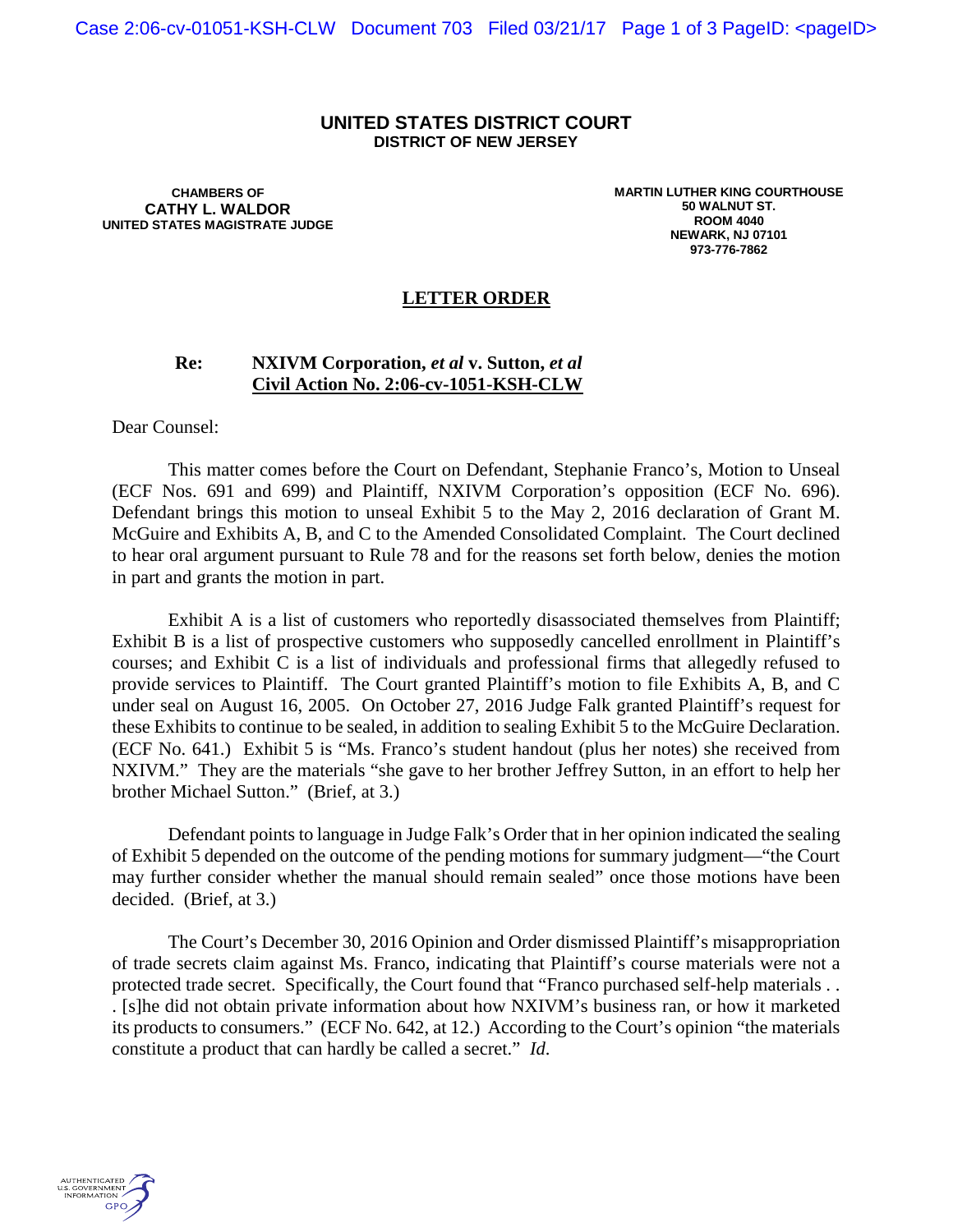Even still NXIVM argues that the Court's December 2016 Opinion is irrelevant because confidential business information under Rule 5.3 is not limited to trade secrets. Additionally, Plaintiff intends to appeal the decision and thus believes the documents must remain under seal in the interim.

Plaintiff raises a valid point that the material may still be confidential business information despite the Court dismissing the trade secrets claim. Nothing has changed since Judge Falk's decision with respect to Exhibits A, B, and C. Those exhibits (referred to as Exhibits K and L in Judge Falk's Order) still contain the names "of private citizens that have no direct relationship to this case." The same concerns exist that individuals often "come to NXIVM seeking to improve personal and private matters . . . and might be embarrassed with public disclosure about them and their relationship with NXIVM." (ECF No. 641, at 4.) Defendant's reference to *Glenmede Trust Co. v. Thompson*, 56 F.3d 476, 484 (3d Cir. 1995), for the proposition that embarrassment is insufficient to sustain the sealing of documents is misguided. The potential embarrassment caused by disclosing Exhibits A, B, and C is precisely that envisioned by the Third Circuit in *Glenmede*, where the Court explains it has "typically viewed the "embarrassment" factor in terms of nonpecuniary harm to individuals." What the Third Circuit rejects as sufficient embarrassment in *Glenmede* is that which harms a business because the "primary measure of the well-being of a business is pecuniary." *Id*. For this reason, the Court will continue to seal Exhibits A, B, and C.

Additionally, the Court's decision to dismiss the misappropriation of trade secrets claim does not change Judge Falk ruling that Exhibit 5 "[o]n its face and according to Plaintiff . . . describes the crux of the NXIVM program and qualifies as valuable commercial information." (ECF No. 641, at 3.) Courts have typically protected propriety business information of this nature. *See City of Sterling Heights Gen. Employees' Ret. Sys. v. Prudential Fin., Inc.*, No. 212CV05275MCALDW, 2016 WL 234838, at \*2 (D.N.J. Jan. 19, 2016) (recognizing movants "legitimate interest in maintaining the confidentiality of its proprietary methods in these materials"); *Goldenberg v. Indel, Inc.*, No. CIV. 09-5202 JBS/AMD, 2012 WL 15909, at \*3 (D.N.J. Jan. 3, 2012) (noting the "confidentiality of business agreements, trade secrets or commercial information . . . [because] the disclosure of this information can be used for the improper purpose of causing harm to the litigant's competitive standing in the marketplace.")

However, Local Civil Rule  $5.3(c)(2)(d)$  does require a showing of "why a less restrictive alternative to the relief sought is not available." Plaintiff has not met their burden in this regard. As Ms. Franco points out, several of the documents contained in the manual are already available on a public docket in the Northern District of New York, as part of NXIVM registration with the Unites States Copyright Office, or as part of its application for a patent for the Rational Inquiry Method. (Brief, at 7.) The portions of the manual which are already available in one of these three forums shall be disclosed, assuming the pages contained in the manual are an exact replica of what is publicly available. Specifically, a page that contains notes from Ms. Franco shall remain under seal. All other pages of the manual, that have not previously been available to the public, shall remain under seal.